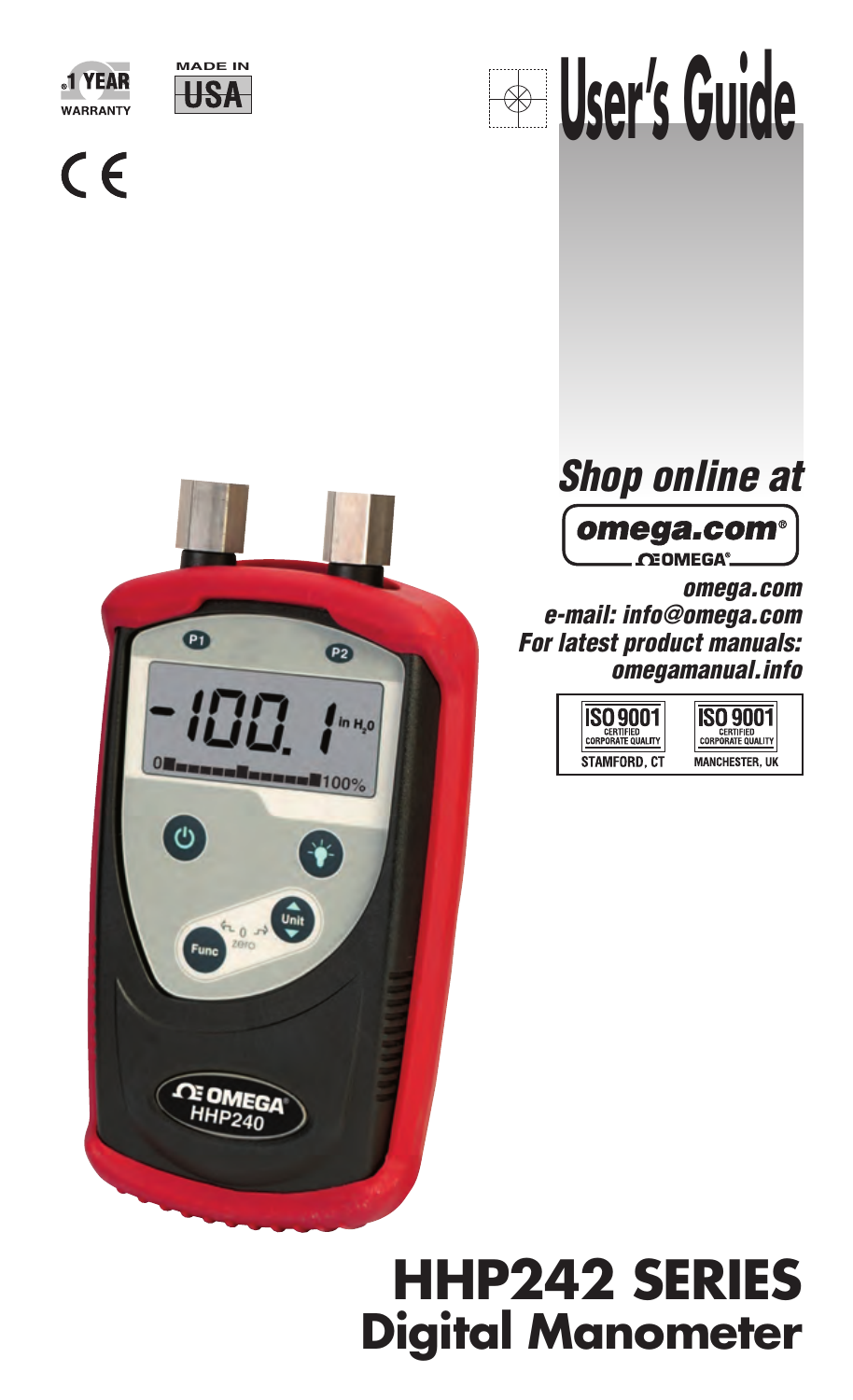

**OMEGAnet**® **On-Line Service Internet e-mail**

**omega.com info@omega.com**

#### **Servicing North America:**

| <b>U.S.A.:</b><br>ISO 9001 Certified | OMEGA Engineering, Inc.<br>One Omega Drive, P.O. Box 4047<br>Stamford, CT 06907-0047 USA<br>Toll-Free: 1-800-826-6342 TEL: (203) 359-1660<br>FAX: (203) 359-7700                            | e-mail: info@omega.com                                                                                  |
|--------------------------------------|---------------------------------------------------------------------------------------------------------------------------------------------------------------------------------------------|---------------------------------------------------------------------------------------------------------|
| Canada:                              | 976 Bergar<br>Laval (Quebec), Canada H7L 5A1<br>Toll-Free: 1-800-826-6342 TEL: (514) 856-6928<br>FAX: (514) 856-6886                                                                        | e-mail: info@omega.ca                                                                                   |
|                                      |                                                                                                                                                                                             | For immediate technical or application assistance:                                                      |
| U.S.A. and<br>Canada:                | Sales Service: 1-800-826-6342/1-800-TC-OMEGA®                                                                                                                                               | Customer Service: 1-800-622-2378/1-800-622-BEST®<br>Engineering Service: 1-800-872-9436/1-800-USA-WHEN® |
| Mexico:                              |                                                                                                                                                                                             | En Espan~ol: 001 (203) 359-7803 FAX: (001) 203-359-7807<br>info@omega.com.mx e-mail: espanol@omega.com  |
|                                      | <b>Servicing Europe:</b>                                                                                                                                                                    |                                                                                                         |
| Benelux:                             | Managed by the United Kingdom Office<br>Toll-Free: 0800 099 3344 TEL: +31 20 347 21 21<br>FAX: +31 20 643 46 43                                                                             | e-mail: sales@omega.nl                                                                                  |
| Czech Republic: Frystatska 184       | 733 01 Karviná, Czech Republic<br>Toll-Free: 0800-1-66342 TEL: +420-59-6311899<br>FAX: +420-59-6311114                                                                                      | e-mail: info@omegashop.cz                                                                               |
| France:                              | Managed by the United Kingdom Office<br>Toll-Free: 0800 466 342 TEL: +33 (0) 161 37 29 00<br>FAX: +33 (0) 130 57 54 27 e-mail: sales@omega.fr                                               |                                                                                                         |
| Germany/<br>Austria:                 | Daimlerstrasse 26<br>D-75392 Deckenpfronn, Germany<br>Toll-Free: 0 800 6397678 TEL: +49 (0) 7059 9398-0<br>FAX: +49 (0) 7056 9398-29 e-mail: info@omega.de                                  |                                                                                                         |
| ISO 9001 Certified                   | United Kingdom: OMEGA Engineering Ltd.<br>One Omega Drive, River Bend Technology Centre<br>Northbank, Irlam, Manchester M44 5BD England<br>Toll-Free: 0800-488-488 TEL: +44 (0)161 777-6611 | FAX: +44 (0)161 777-6622 e-mail: sales@omega.co.uk                                                      |

It is the policy of OMEGA Engineering, Inc. to comply with all worldwide safety and EMC/EMI regulations that apply. OMEGA is constantly pursuing certification of its products to the European New Approach Directives. OMEGA will add the CE mark to every appropriate device upon certification.

The information contained in this document is believed to be correct, but OMEGA accepts no liability for any errors it contains, and reserves the right to alter specifications without notice.

**WARNING:** These products are not designed for use in, and should not be used for, human applications.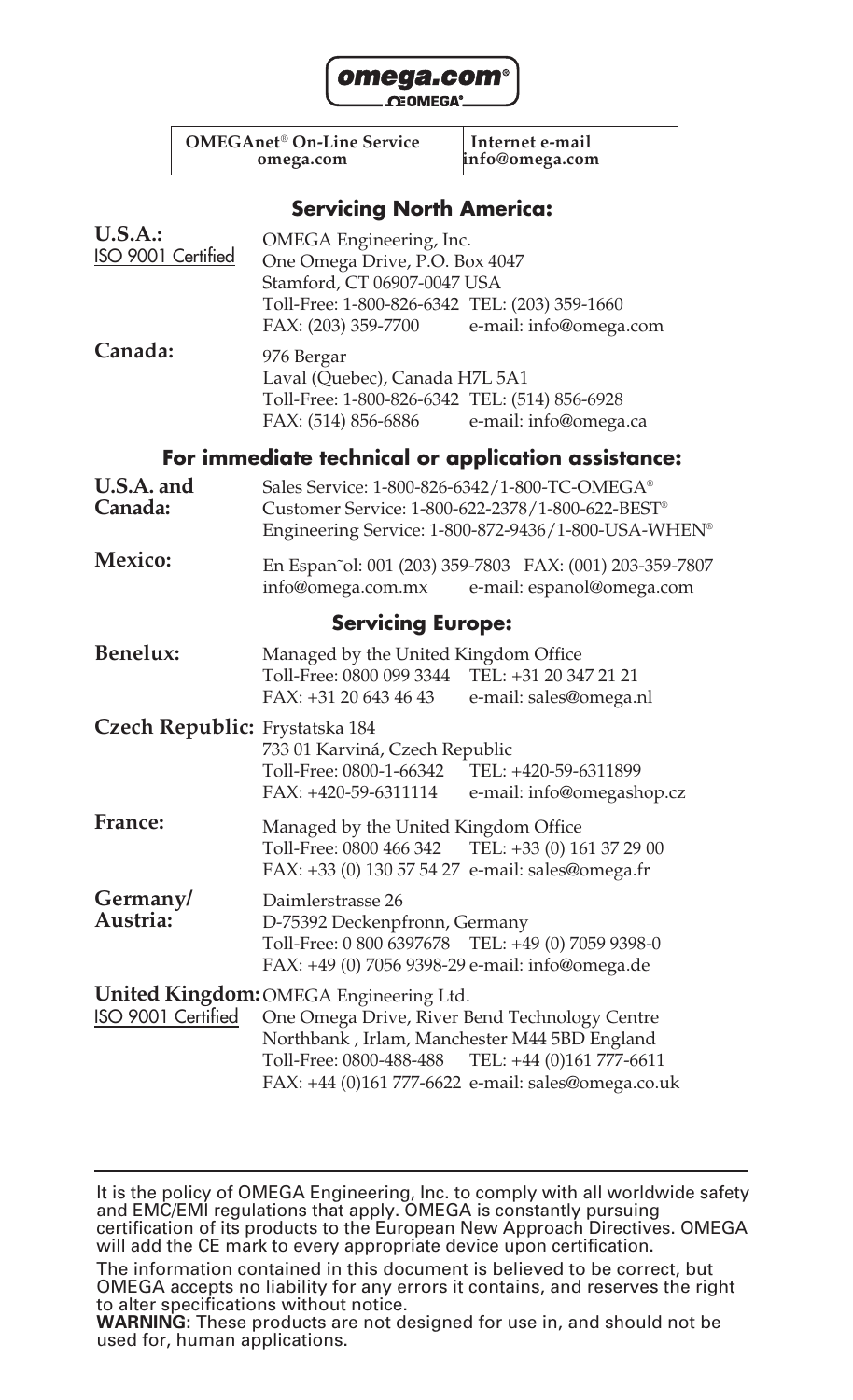# PRESSURE CALIBRATOR USER MANUAL

I



This Pressure Calibrator instrument is a microcontroller based pressure sensing device that can be used to directly measure pressure. Differential, Gauge and Absolute pressure sensors are supported up to 100 PSI. Pressure can be displayed in selectable engineering units of PSI, bar, mbar, kPa, mmHg, inHg, mmH2O or inH2O.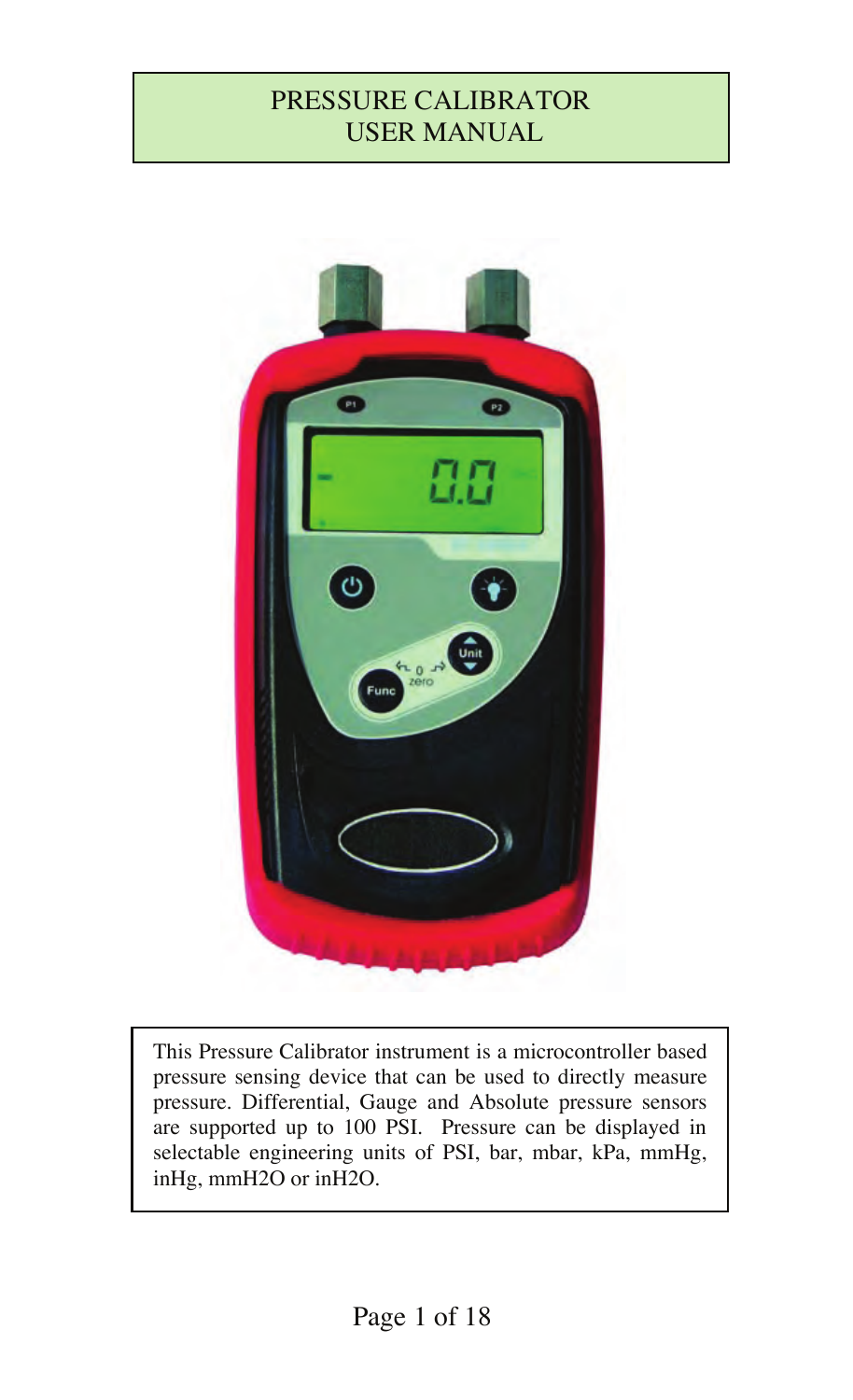# Table of Contents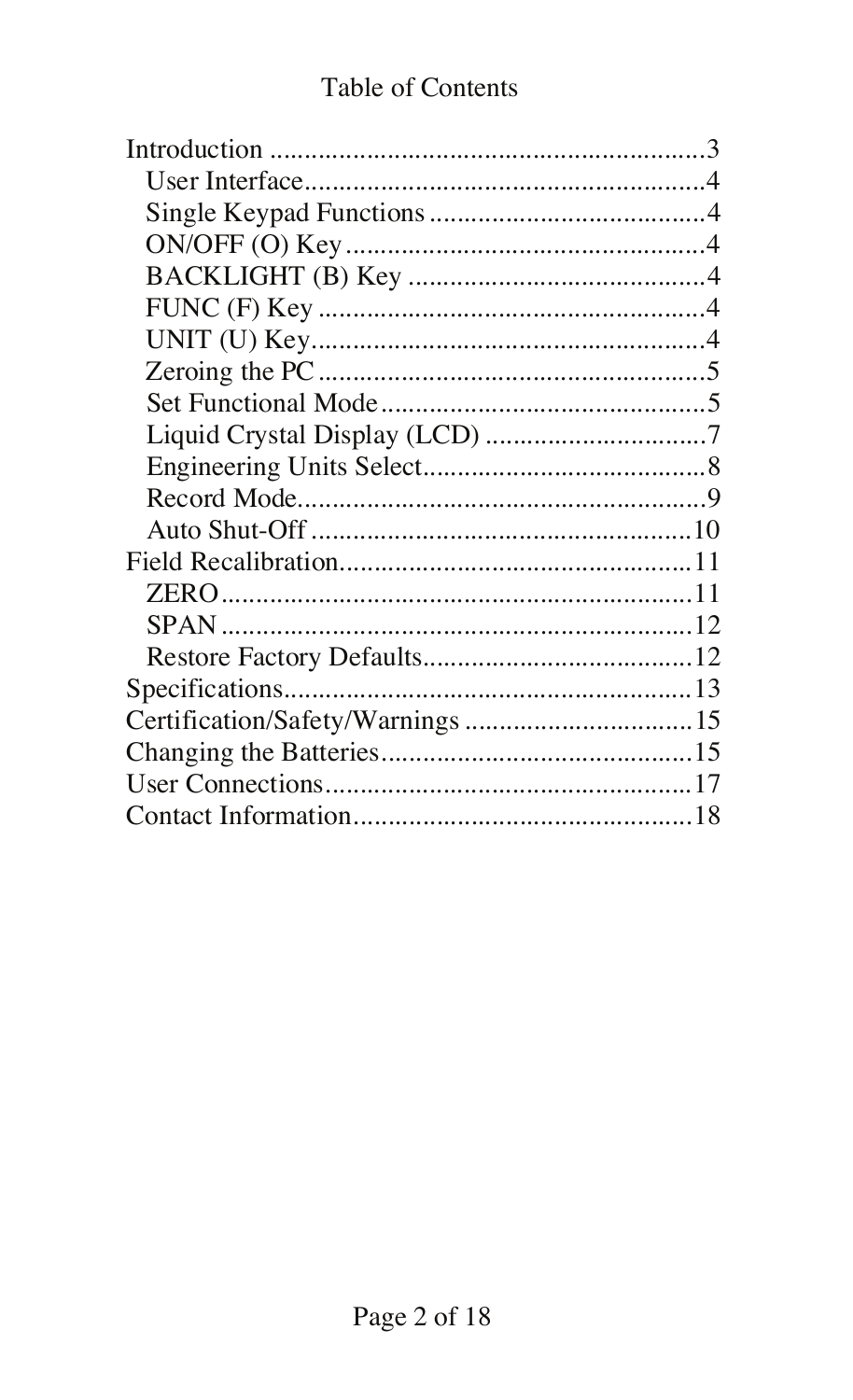#### **Introduction**

Thank you for purchasing this Pressure Calibrator (PC) product.

The PC has been designed using the latest technology to provide reliable accuracy throughout its entire operating temperature range, dependable operation, and exceptional battery life.

The compact design makes the unit easy to carry and the intuitive user interface makes it easy to use.

Pressure measurements are displayed on a large, easy-to-read liquid crystal display (LCD). This unit has two backlights: a green backlight which is user activated, and an automatic red backlight which indicates an error/over range condition.

Four keys provide direct access to frequently used functions (like Units, Backlight). Other, less frequently used functions (like Zero, Span, and Record) are accessible via multiple key combinations. A complete list of these functions is printed on the back of the case.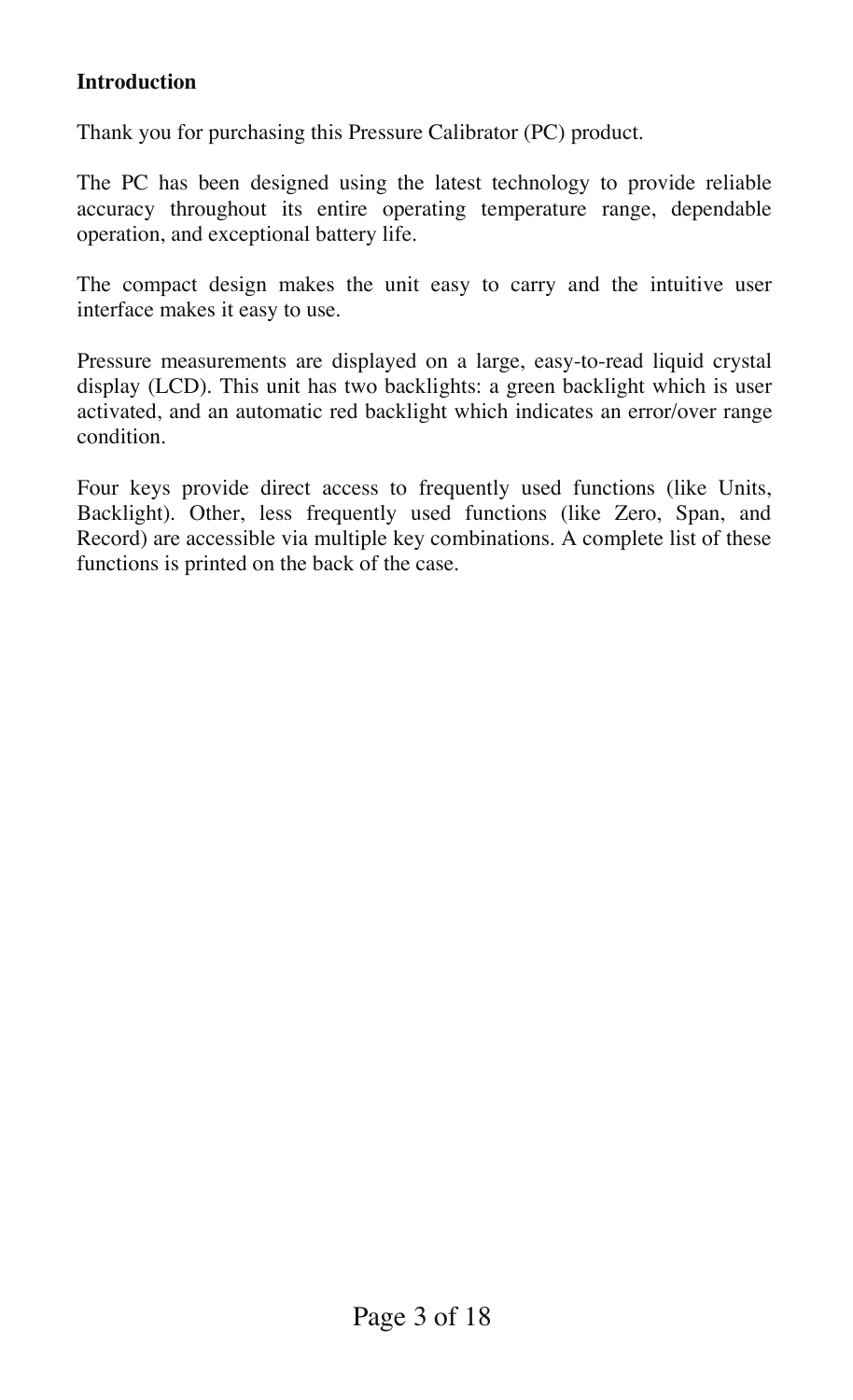**User Interface**



#### **Single Keypad Functions**

#### **ON/OFF (O) Key**

The ON/OFF key, represented by the standard ON/OFF symbol, turns the PC ON or OFF (note: the ON/OFF key must be held until the display turns on or off). Upon power on, the PC will perform a self test, display all segments for approximately 1-2 seconds, then go into the normal pressure measure mode using the last pressure units selected.

To view the calibrated accuracy and firmware revision, press and hold the ON/OFF key for approximately 2 seconds upon power on. The display will alternate between the calibrated accuracy and firmware revision for as long as the ON/OFF key is held.

#### **BACKLIGHT (B) Key**

The BACKLIGHT key, represented by the standard light-bulb symbol, turns the green display backlight on and off. The backlight will remain on for approximately 20 seconds if not manually turned off. To temporarily override the auto shut off feature, press and hold the BACKLIGHT key for approximately 2 seconds (until the backlight turns on-off-on).

#### **FUNC (F) Key**

This key selects the functional mode of the PC. There are 5 functional modes: NORMAL (pressure measure), HOLD, MIN/MAX, AVE and TEMP. Pressing FUNC repeatedly will cycle through these modes in the order listed. Since HOLD is first in the sequence, measurements can be readily captured as needed.

#### **UNIT (U) Key**

This key selects the engineering unit of measure desired when the PC is in NORMAL and HOLD modes. The UNIT key selects MIN or MAX in MIN/MAX mode, resets/restarts in AVE mode, and selects °C or °F in TEMP mode.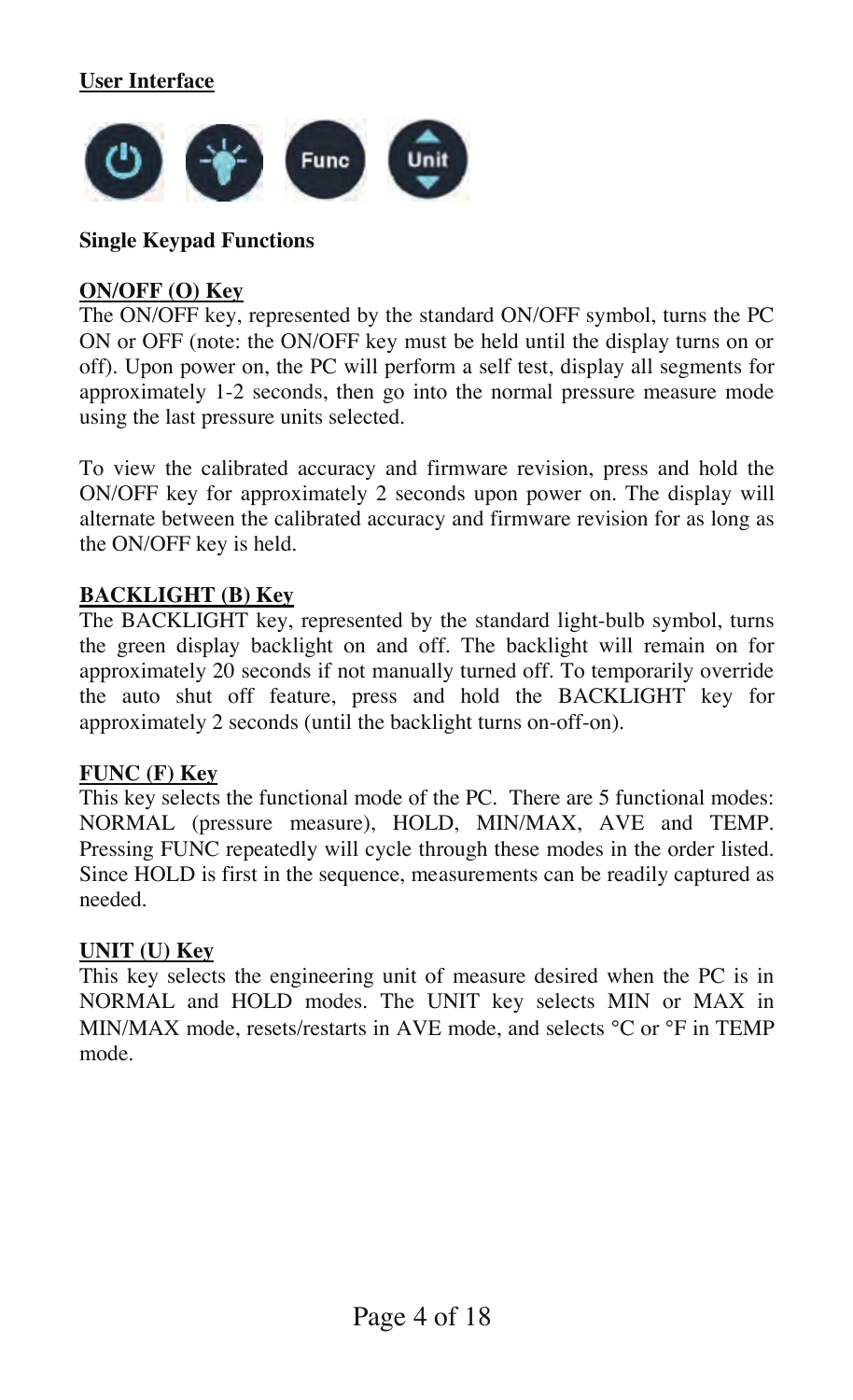#### **Zeroing the PC**

To Zero the PC, first turn off pressure sources and vent pressure ports to atmosphere. Then simultaneously press and hold the **F and U** keys until "F.CAL" is displayed. The process is complete when the display changes from "----" to a "zero" reading.

Note: The PC can only be zeroed if the applied pressure is within  $\pm 1\%$  of the full scale range. Further details are provided under Field Recalibration.

#### **Set Functional Mode**

There are 5 possible modes: NORMAL, HOLD, MIN/MAX, AVE and TEMP (°F or °C). NORMAL (pressure measure mode) is the default on power up, and is active when the latter four modes are not displayed on the LCD.

| <b>Functional Modes</b> |                                                  |  |
|-------------------------|--------------------------------------------------|--|
| <b>HOLD</b>             | Freezes the pressure measurement on the          |  |
|                         | display, however, the bar graph is still active  |  |
| MIN/MAX                 | Displays the MIN and MAX pressures               |  |
| <b>AVE</b>              | Displays a filtered average of the pressure      |  |
|                         | measurements                                     |  |
| <b>TEMP</b>             | Displays the internal ambient temperature of the |  |
|                         | PС                                               |  |

The NORMAL mode has an additional sub mode referred to as "REC" or record mode, which is described later.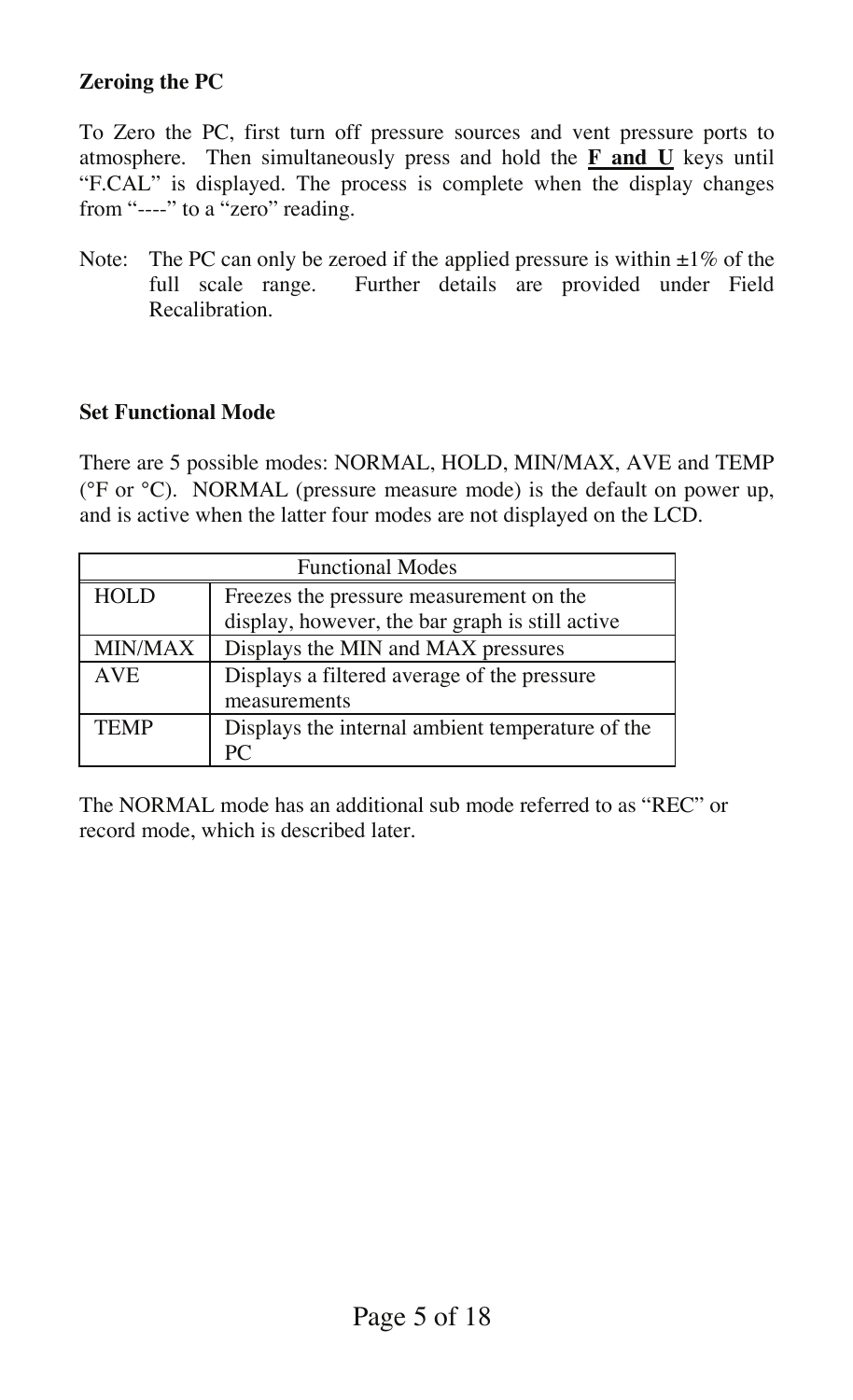For pressure measurements:

- Selecting the HOLD mode (HOLD icon) will immediately freeze the displayed pressure measurement.
- Selecting the MIN/MAX mode (the MAX or MIN icon) will display the MAX and MIN pressures since power on or since the MAX and/or MIN value was Zeroed (see next).
	- o the **UNIT** key will toggle between the MAX and MIN pressure measurement
	- o the Zero function (**F and U**) will zero (or reset) the MAX and/or MIN values individually
- Selecting the AVE mode (AVE icon) will begin averaging the pressure measurements. While in this mode, the displayed pressure is the average of all the pressure measurements since entering AVE mode or since restarting AVE mode (see next). This mode can be used to display a stable pressure reading that may be fluctuating or noisy.
	- o the **UNIT** key will restart (or reset) the averaging

The red backlight will illuminate when the PC is measuring pressure values outside its calibrated range. When the red backlight is on, the accuracy of these measurements is uncharacterized.

Beyond 110% of the calibrated range, "----" will be displayed. The red backlight will be illuminated in both cases.

#### **The minimum and maximum pressure the PC has measured is permanently recorded for factory warranty issues.**

For temperature measurements:

- Selecting the TEMP mode (the °F or °C icon) will display the internal ambient temperature of the PC.
	- o the **UNIT** key will toggle between °F and °C

#### **The minimum and maximum temperature the PC has measured is permanently recorded for factory warranty issues.**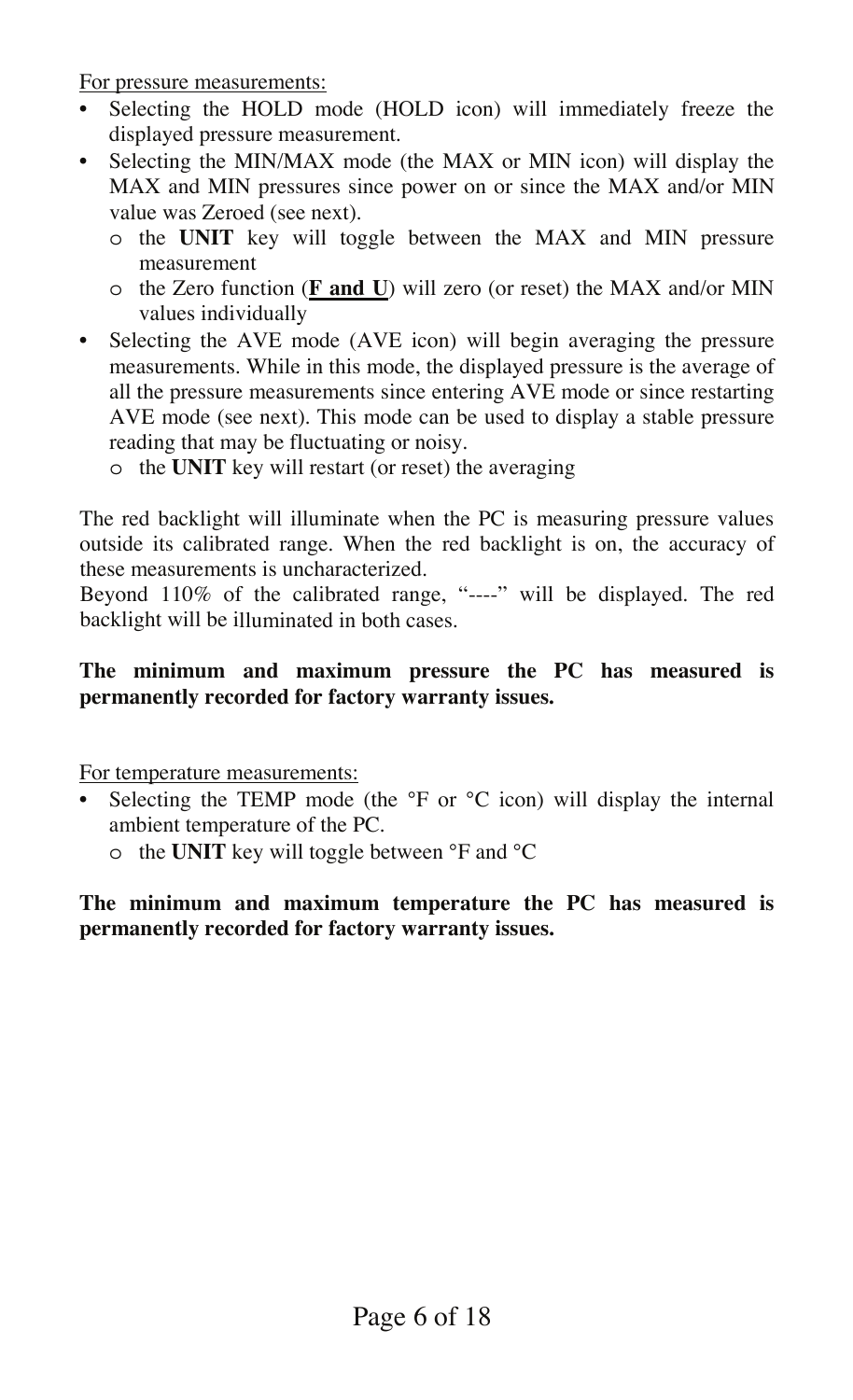#### **Liquid Crystal Display (LCD)**



The LCD displays the:

- current Functional Mode via icons,
- Pressure or Temperature measurement via large digits,
- Pressure measurement via bar graph, and
- Pressure or Temperature engineering units via icons.

A low battery warning (the BAT icon) is displayed when the batteries require replacement. Approximately 2 hours of run time is available immediately following a low battery warning.

The bar graph at the bottom of the display always shows a reading of the currently applied pressure as a percent of the full scale of the PC.

The LCD incorporates two backlights:

- a green backlight which is user activated via the BACKLIGHT key, and
- **a red backlight which is automatically activated during an error/overrange condition**

During an error or over-range condition, the red backlight will "over-ride" the green backlight. However, once the error or over- range condition is corrected, the green backlight will be restored to its previous state (if the backlight autooff timer did not expire).

The backlight should be turned off when not needed to conserve battery power. The backlight feature will be reduced when the PC is in low battery mode.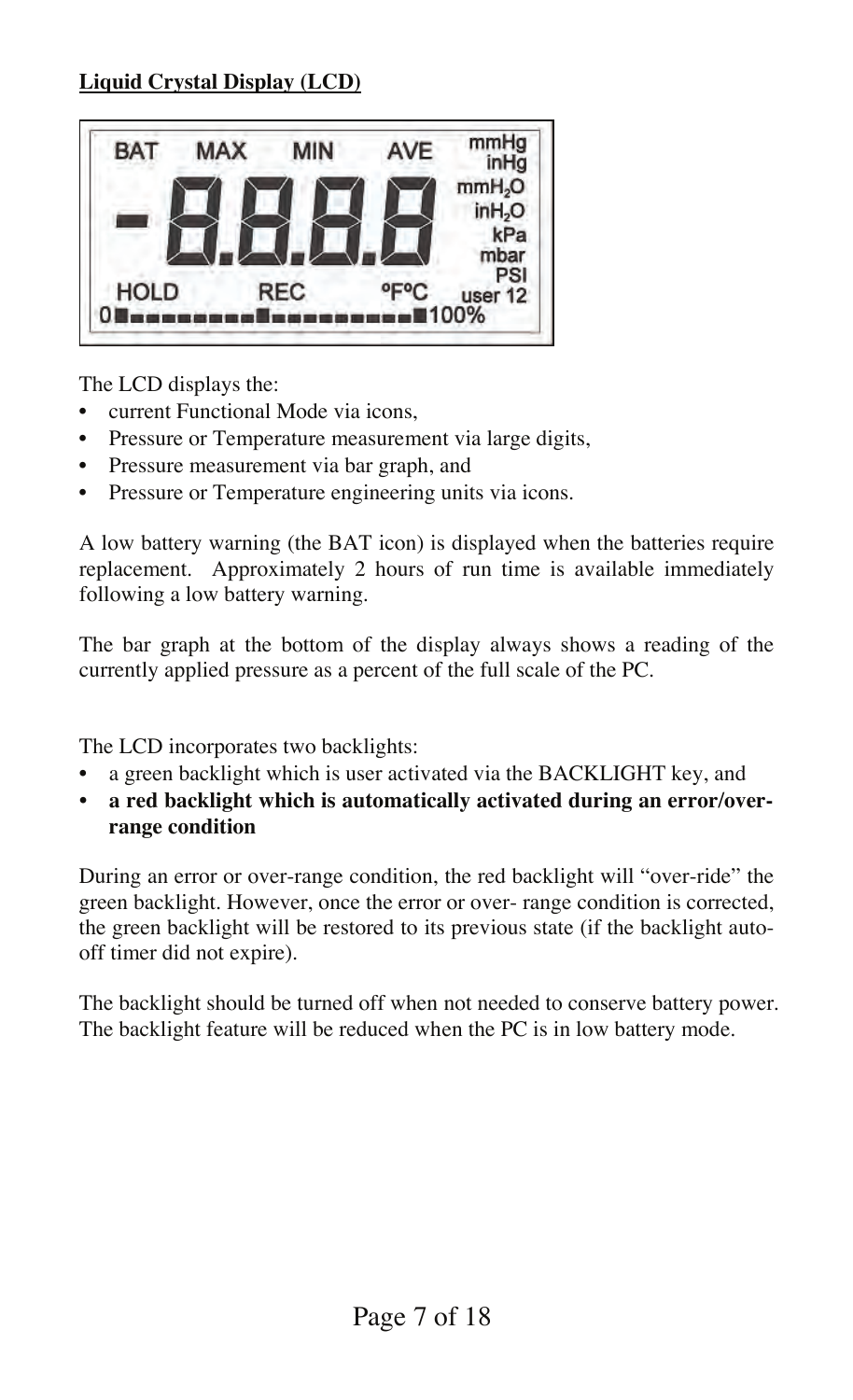For pressure measurements:

**mmHg (@ 0°C) inHg (@ 0°C) inH2O (@20°C) mmH2O (@20°C) kPa mbar bar PSI user 1 (optional) user 2 (optional)** 

To change the pressure units, press the **UNIT** key while in NORMAL or HOLD modes.

"user 1" and "user 2" are reserved for custom user defined units of measure. Contact your supplier if this support is required.

Note: Depending upon the pressure range of the PC, some engineering units may not be available (i.e. they will be skipped).

When the PC is turned on, it will default to the last selected pressure engineering units.

For temperature measurements:

**°F °C**

To change the temperature units, press the **UNIT** key while in TEMP mode.

Notes: When the TEMP mode is selected, the PC will default to the last selected temperature engineering units.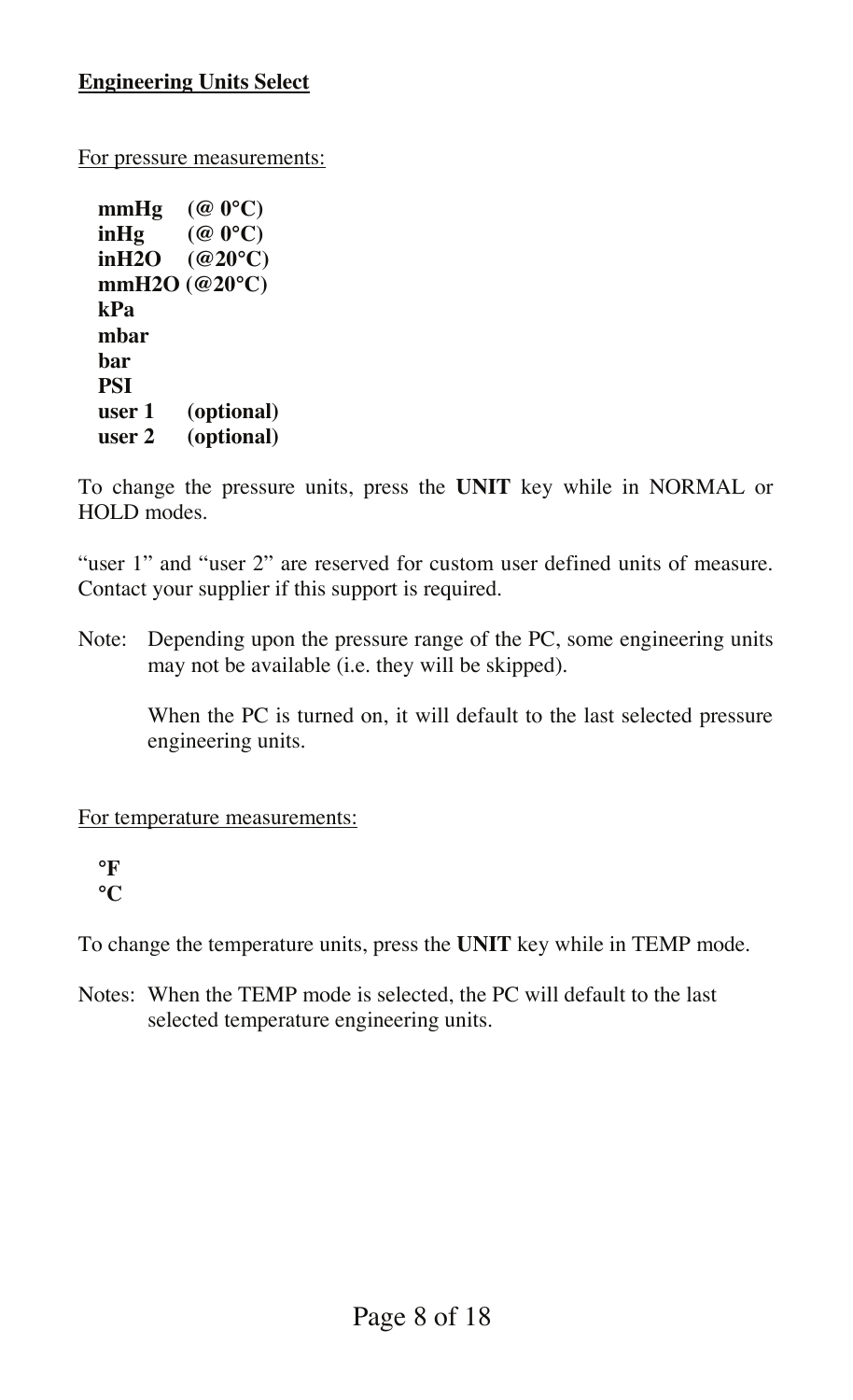#### **Record Mode**

The PC can store up to 240 pressure measurements (also called values or points) in a single record (REC) session. For maximum flexibility, a REC session can be:

- Automatic the current value is automatically stored every 5 seconds, for up to 20 minutes
- Manual the current value is stored every time the **U** key is pressed, up to 240 times

Both types of REC sessions can store between 1 and 240 measurements. The measurement data is preserved in non-volatile memory until another REC session is started.

#### **REC Data:**

First, set the PC to NORMAL mode (no functional mode icons displayed). Then **enter REC Data mode** by pressing both the **B and F** keys until the **REC** icon begins flashing.

Second, choose the type of REC session.

To start an **automatic** REC session, press the **F** key. This will delete the previously stored pressure measurement and store the current pressure measurement. Then, every 5 seconds, the current pressure value will be stored.

To start a **manual** REC session, press the **U** key. This will delete the previously stored session and store the current pressure measurement. Then, every time the **U** key is pressed, the current pressure value will be stored.

For both types of REC session, the pressure value on the LCD will blank briefly every time a sample is stored, and after 240 measurements have been recorded, the following step (stop and exit REC Data mode) will happen automatically.

Third, to stop and **exit REC Data mode**, press both the **B and F** keys. All previously stored REC session data will be saved and the PC will return to NORMAL mode (the REC icon will go off). This step can be done anytime the REC icon is flashing.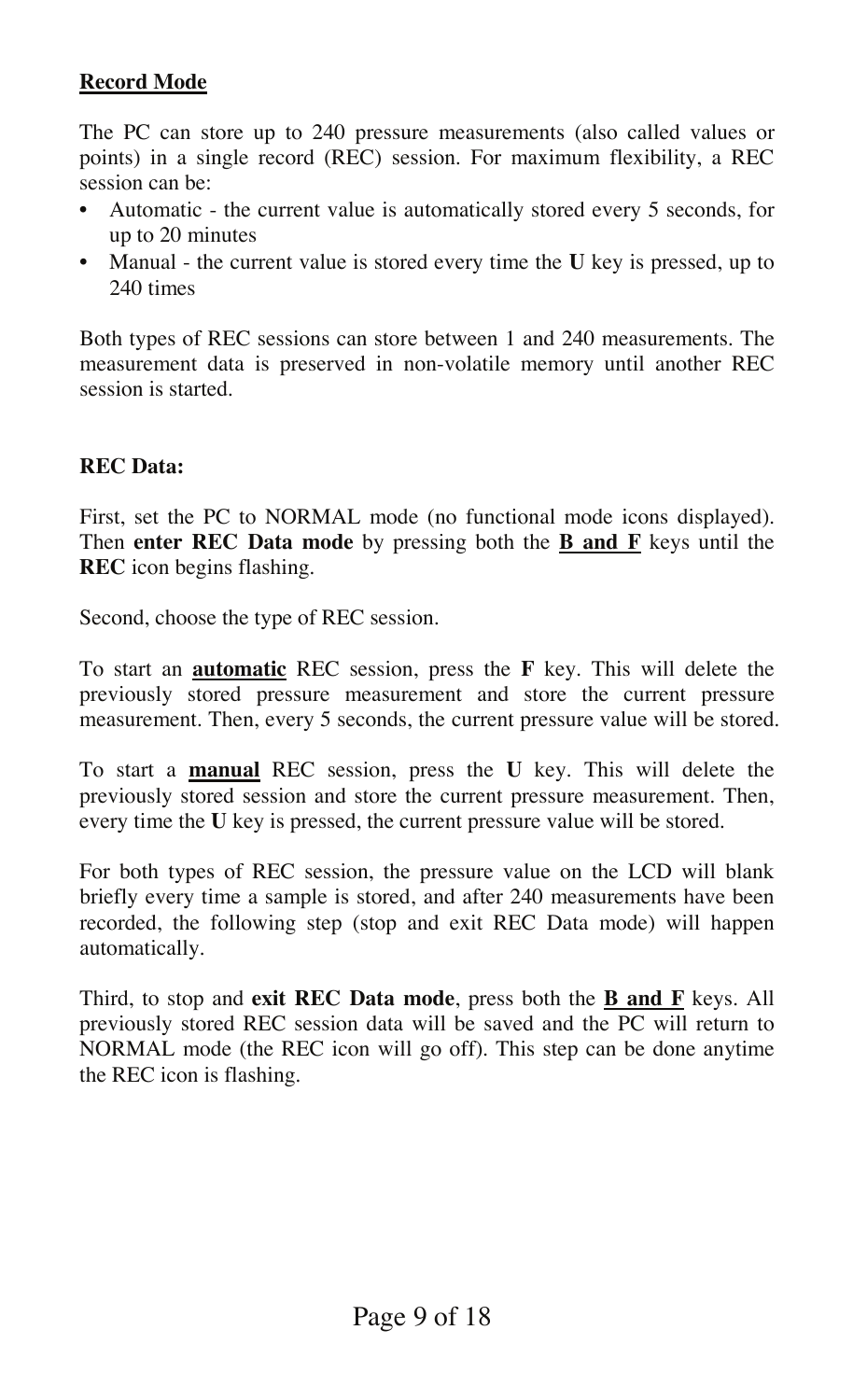#### **REC View:**

First, set the PC to NORMAL mode (no functional mode icons on). Then **enter REC View mode** by pressing both the **B and U** keys until the **REC** icon illuminates.

Second, press the **U** key to cycle through the stored values. The pressure value on the LCD will blank briefly every time a sample is displayed, and after all the recorded samples have been viewed, "----" will be displayed and the following step (stop and exit REC View mode) will happen automatically.

Third, to stop and **exit REC View mode**, press both the **B and U** keys. The PC will return to NORMAL mode (the REC icon will go off). This step can be done anytime the REC icon is on.

#### **Auto Shut-Off**

To conserve battery life, the PC will automatically power off after 30 minutes of keypad inactivity.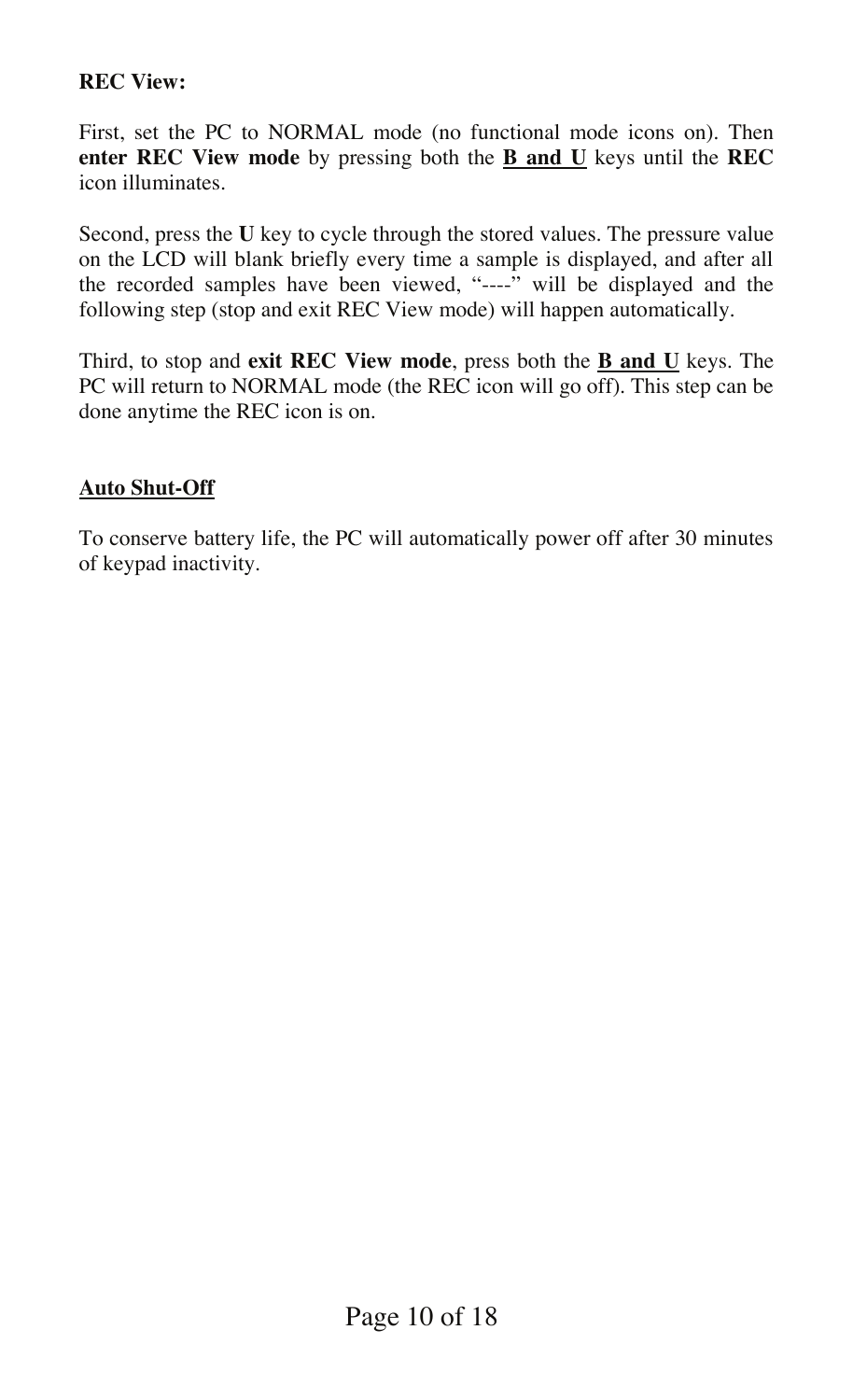#### **Field Recalibration**

The PC can be recalibrated in the field for zero and span. The proper primary standards must be available prior to calibrating the unit. These standards should meet the accuracy requirements for your company or industry. The factory follows the guidelines established by ANSI / NCSL Z540-1-1994 which requires that the primary standard be 4 times more accurate than the unit under test.

The field recalibration is not intended to replace the original factory calibration. It is intended to trim the factory calibration curve fit to accommodate slight changes in sensor characteristics over time.

#### **ZERO**

To Zero the PC, first turn off pressure sources and vent pressure ports to atmosphere. Then simultaneously press and hold the **F and U** keys until "F.CAL" is displayed. The process is complete when the display changes from "----" to a "zero" reading.

Note: The PC can only be zeroed if the applied pressure is within 1% of the full scale range.

The above process applies only to gauge and differential pressure instruments. To recalibrate the zero on an absolute pressure instrument, the applied pressure must be within 10 times the full scale accuracy term of the original factory calibrated zero. 200 microns is the standard vacuum reference for all absolute pressure sensors available in for the PC.

Note: It should be noted that if the zero reference source used to recalibrate any pressure instrument is not accurate, the PC zero can be recalibrated to a maximum discrepancy of 1.0% of the original factory zero. This can create a 1.0% offset in all pressure measurements after the recalibration of zero.

> If this procedure generates a new value outside this limit, the red backlight will flash to indicate the procedure failed and the previous value was retained.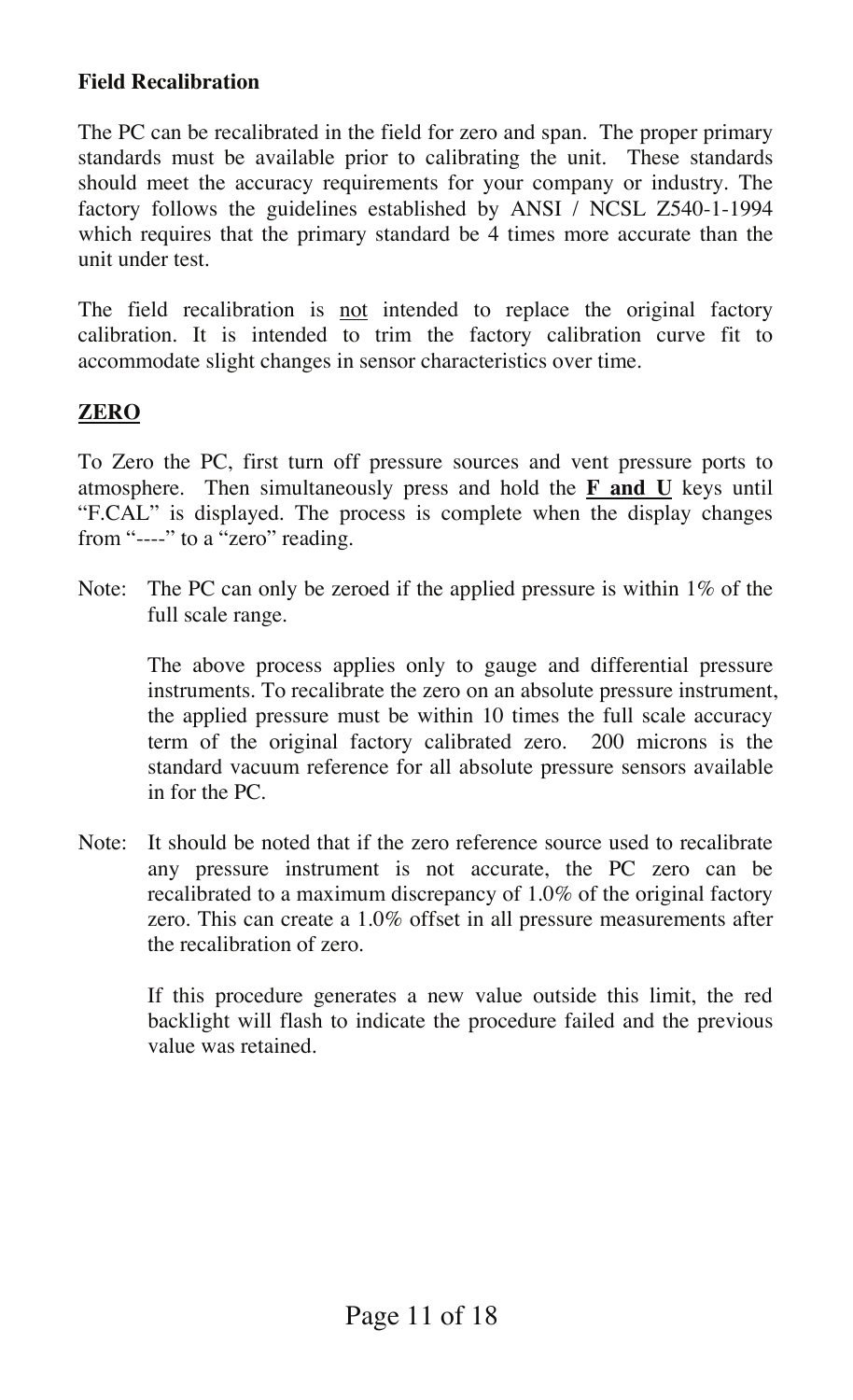#### **SPAN**

First, before the PC can be spanned, it must first be zeroed.

Second, to Span the PC, a calibration specific pressure must be applied. If this Span pressure is known (because the unit has been spanned previously), skip the next step.

To **determine the Span pressure**, make sure the pressure sources are still vented (i.e. still at zero), then press and hold the **O and B** keys until "F.CAL" is displayed. Immediately following "F.CAL" is the value of the pressure that should be applied. The red backlight will flash to indicate the PC was not spanned (since there was no pressure applied).

Third, apply the Span pressure to the PC and let the pressure stabilize. Then press and hold the **O and B** keys until "F.CAL" is displayed. Immediately following "F.CAL" is the value of the pressure that should be applied. The display will read "----" during the spanning process. The process is complete when the display changes from "----" to the Span pressure reading.

Note: The PC can only be spanned if the calculated measured span is within 5 times full scale accuracy term of the original factory calibrated span pressure

For example, given: Accuracy  $= 0.1\%$  FS, FS  $= 100$  PSI, and Span  $= 70$  PSI the Measured Span must be within  $\pm 0.5$  PSI of 70 PSI

Note: It should be noted that if the span pressure source used to recalibrate any pressure instrument is not accurate, the PC span can be recalibrated to a maximum discrepancy of 0.5% of the original factory span calibration pressure. This can create a 0.5% gain error in all pressure measurements after the recalibration of span.

If this procedure generates a new value outside this limit, the red backlight will flash to indicate the procedure failed and the previous value was retained.

#### **Restore Factory Defaults**

The factory calibration defaults can be restored in the PC by simultaneously pressing the  $O$  and  $F$  and  $U$  keys until the display shows "----". The process is complete when the display changes from "----" to the current pressure reading.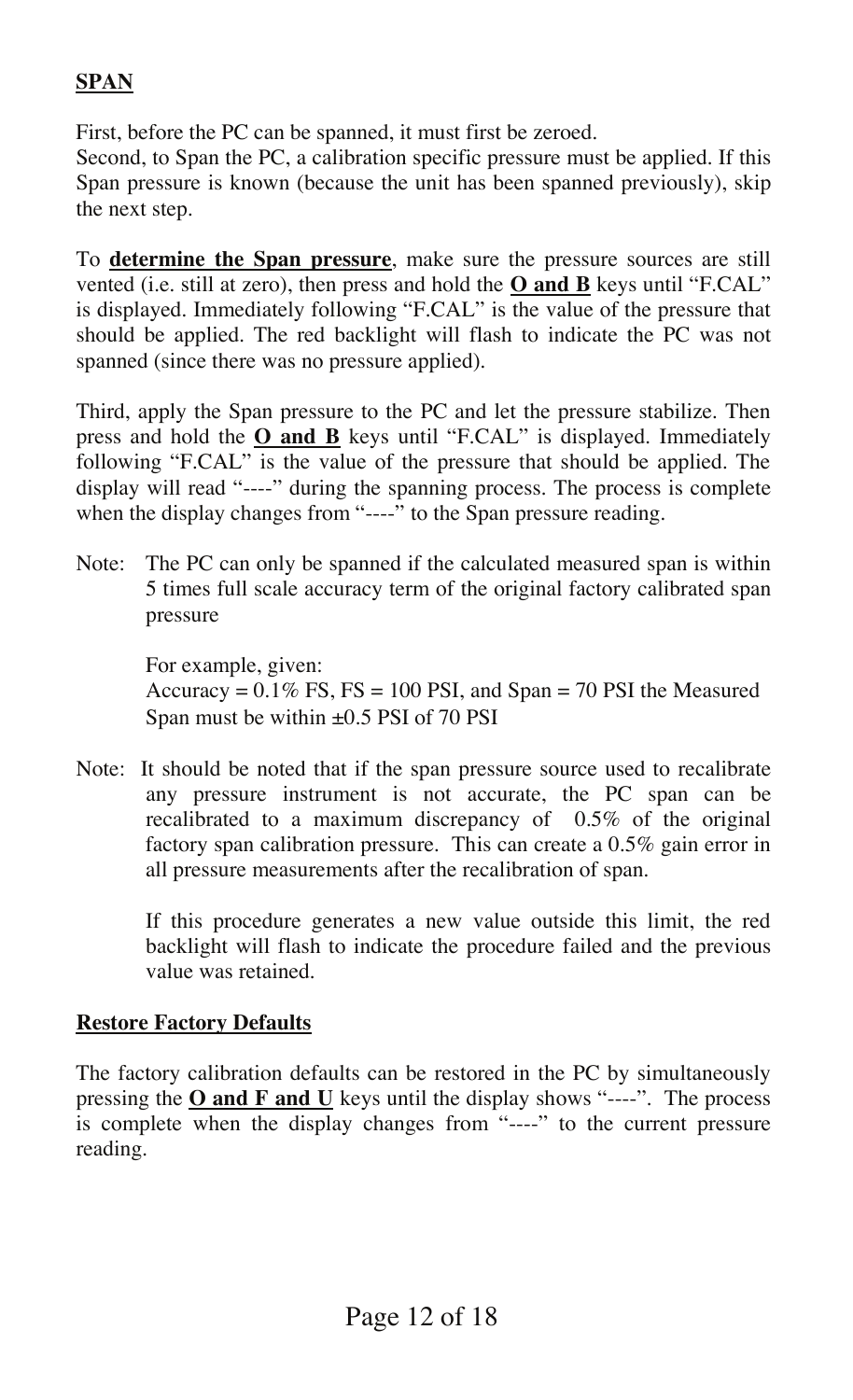#### **Specifications**

Type and Range: All sensors are non-isolated D – 28 inH2O (1 psi) D – 138 inH2O (5 psi) D – 416 inH2O (15 psi) D – 832 inH2O (30 psi) D – 2000 inH2O (72.3 psi) A – 775 mmHg (15 psia) A – 1551 mmHg (30 psia) A – 2585 mmHg (50 psia)  $G - 5$  psi G – 15 psi  $G - 30$  psi  $G - 50$  psi  $G - 100$  psi Accuracy:  $+0.10\%$  of FS Includes the combined effects of temperature, linearity, repeatability, hysteresis and resolution. Temperature: Storage =  $-40^{\circ}$ C to  $+60^{\circ}$ C ( $-40^{\circ}$ F to  $+140^{\circ}$ F) Operating =  $-10^{\circ}$ C to  $+50^{\circ}$ C (14 $^{\circ}$ F to  $+122^{\circ}$ F) Reading = Inside product  $@ \pm 1°C$ Media Compatibility: Clean, dry, non-corrosive gases only. Pressure Limits:  $D - 3 \times FS$  range on high side only or 200 PSI, whichever is less G or  $A - 3 \times FS$  range or 200 PSI, whichever is less Connection:  $D - 1/8$ " female NPT, 316SS. P1 = high side, P2 = low side G – 1/8" female NPT, P1 port only, P2 vent A – 1/8" female NPT, P1 port only, P2 vent See User Connection Section of this Manual Battery Type: 3 x AA battery, field replaceable. Alkaline (**A900614-00011**): Duracell, PC1500, 1.5V, 2000mAh Duracell, MN1500, 1.5V, 2000mAh Varta, 4906, 1.5V, 2600mAh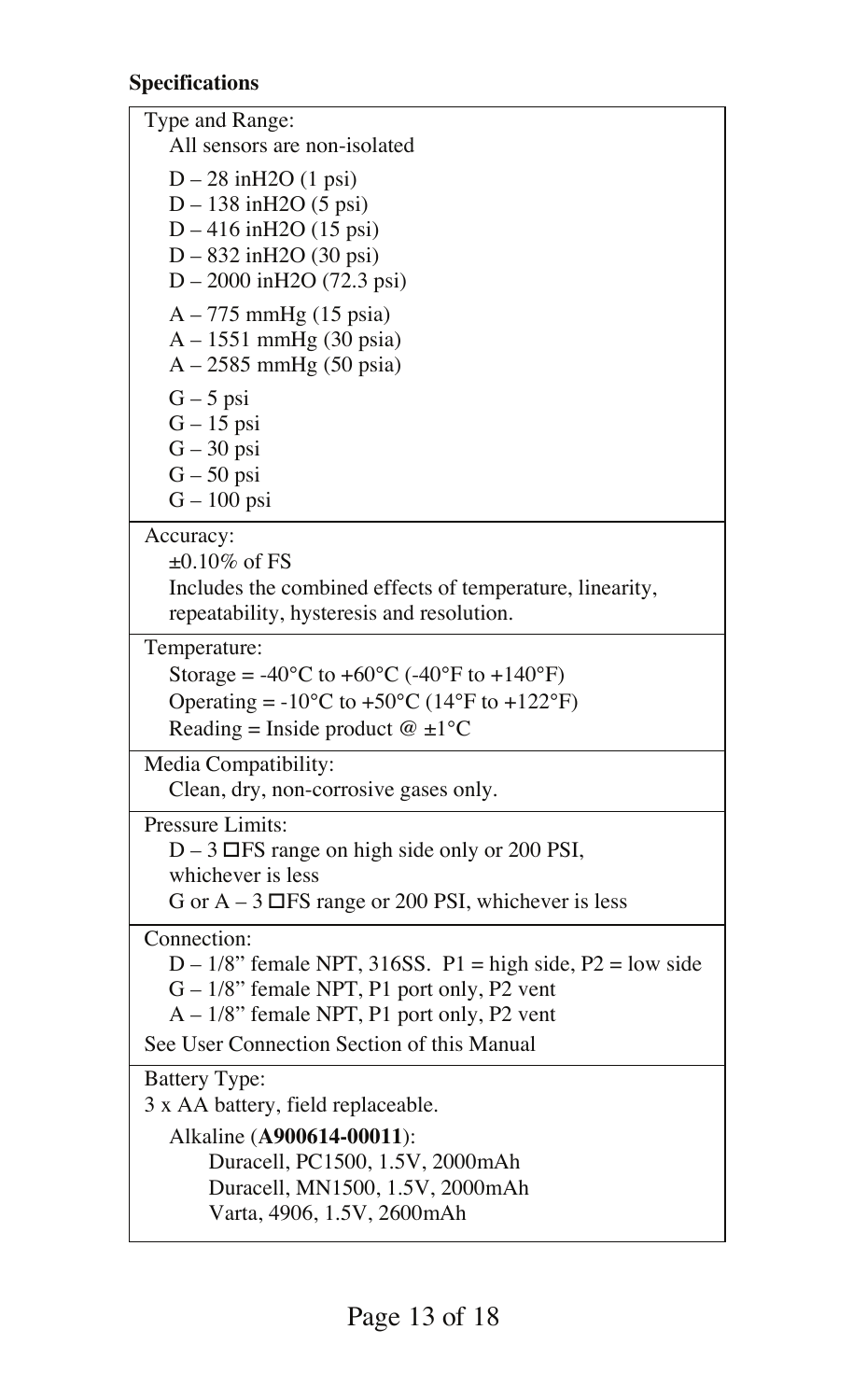| <b>Battery Operation:</b>                                          |  |  |
|--------------------------------------------------------------------|--|--|
| >300 hours continuous use without the backlight, 1 year            |  |  |
| shelf life, auto power off set at 30 minutes, low battery          |  |  |
| warning giving approximately 2 hours of run time.                  |  |  |
| Enclosure:                                                         |  |  |
| $(6.5" \times 3.2" \times 1.1")$ Polycarbonate, Permanently Static |  |  |
| Dissipative, ESD Protection                                        |  |  |
| Enclosure with Boot:                                               |  |  |
| $(6.8" \times 3.5" \times 1.3")$                                   |  |  |
| Display Resolution:                                                |  |  |
| Range 0-9 0-99 0-999 0-9999                                        |  |  |
| Display x.yyy xx.yy xxx.y xxxx                                     |  |  |
|                                                                    |  |  |
| Some pressure units may display differently depending upon         |  |  |
| full scale range and accuracy                                      |  |  |
| <b>Display Warnings</b>                                            |  |  |
| $\degree$ HI = The temperature of PC above valid calibration       |  |  |
| range/field recalibration value.                                   |  |  |
| $\degree$ LO = The temperature of PC below valid calibration       |  |  |
| range/field recalibration value.                                   |  |  |
| P HI = Pressure applied to PC above valid calibration              |  |  |
| range/field recalibration value.                                   |  |  |
| P LO = Pressure applied to PC below valid calibration              |  |  |
| range/field recalibration value.                                   |  |  |
|                                                                    |  |  |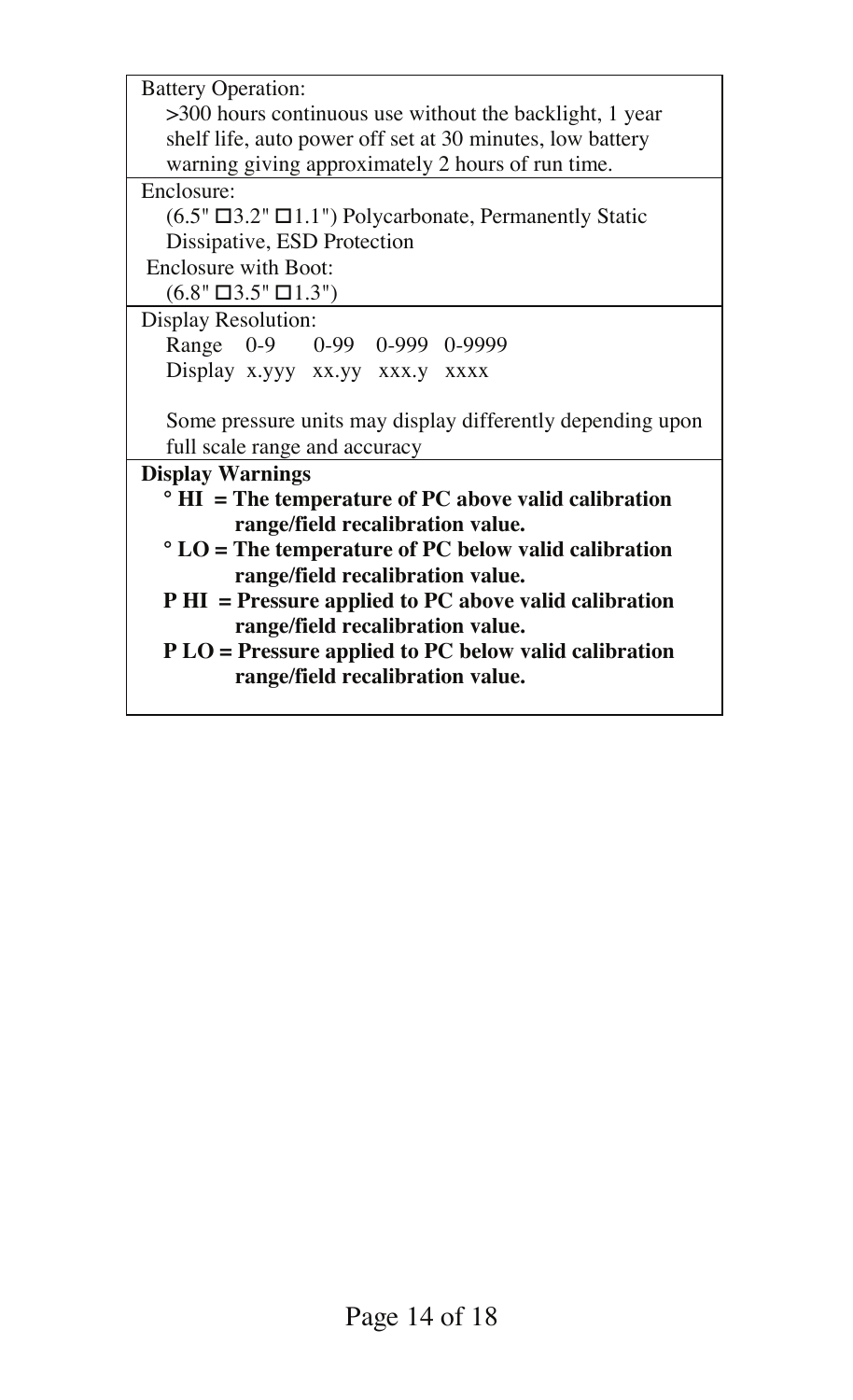#### **Certification/Safety/Warnings**

The Pressure Calibrator is for general purpose use only.

Note the following **WARNINGS and requirements**:

User must use bulkhead fitting hex surface when attaching user's  $1/8$ " NPT fitting. When making mechanical connections, DO NOT apply torque to bulkhead fitting that causes the fitting to turn or twist with respect to plastic enclosure. To do so, will damage the product and void the warranty.

#### **Changing the Batteries**

The PC is powered by three, 1.5 volt AA size batteries. When the output of the batteries drop below a normal level, the display will activate the "BAT" icon, indicating a low battery condition. A low battery condition may affect performance, and therefore, the unit should not be used to measure pressure. All three batteries should be replaced.

To replace the battery locate the battery compartment in the bottom rear of the PC. Remove the two screws located at the top center and bottom center of the battery cover by turning them counterclockwise until they are fully disengaged from the PC base. Lift the cover from the back of the unit. **Do not remove the pink antistatic foam that is attached to the inside of the battery cover. This foam is necessary to properly secure the batteries under specified shock and vibration conditions!**

Remove the batteries by pulling the positive side first straight out of the battery compartment. Note the positive (+) and negative (-) battery polarity markings at the bottom of the compartment, as shown below.



Install the three batteries by sliding them into the bottom of the battery slots, making sure the polarity markings on the batteries align with the markings shown in the battery compartment. The battery compartment has stand-offs molded into the side of the compartment. When a battery is installed with the polarity reversed, the stand-offs prevent the negative battery terminal from contacting the positive terminal in the battery compartment. The unit will not power up when a battery is installed this way. Should this happen, simply reverse the battery to correct the polarity.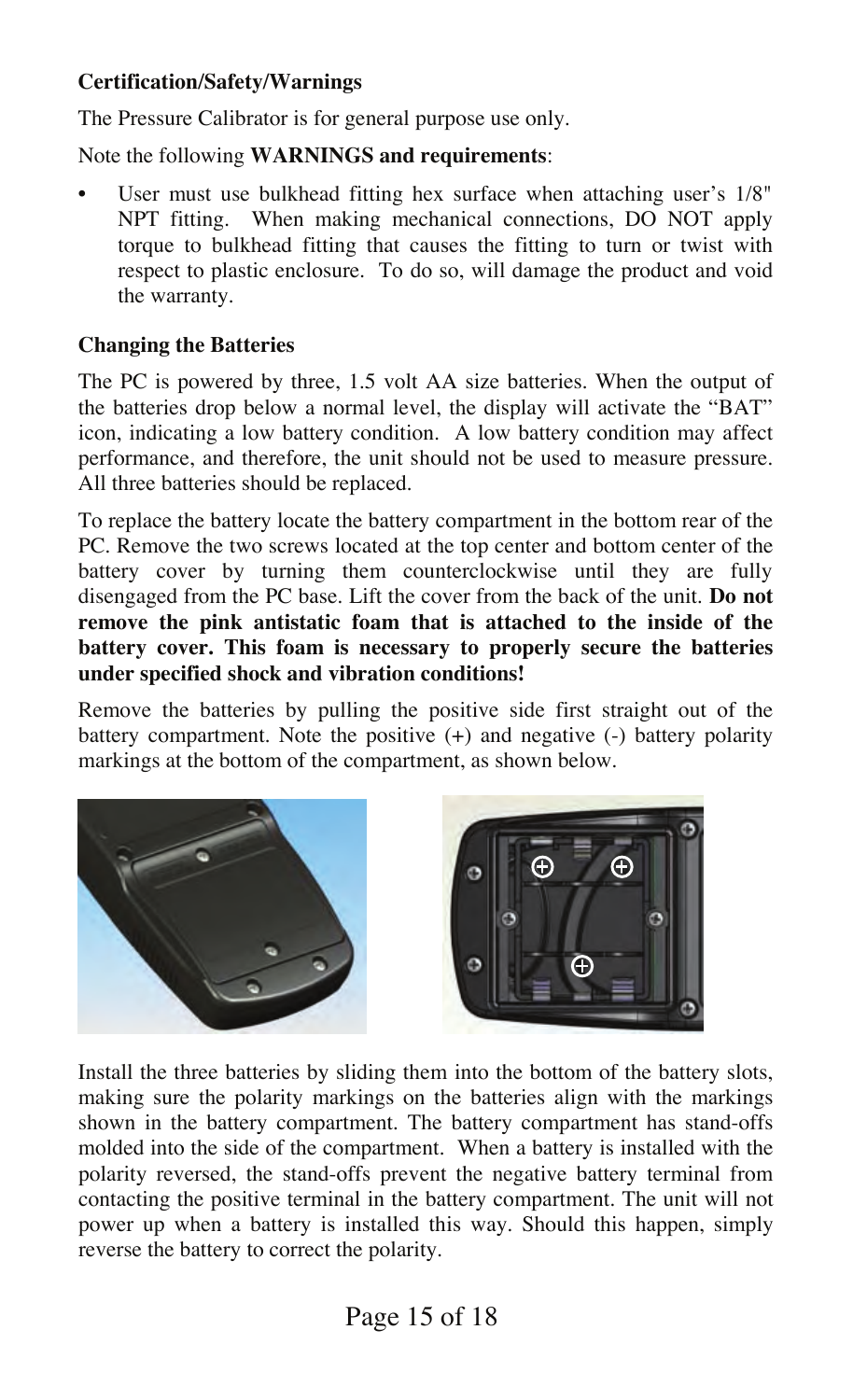With the batteries secured in the battery compartment, replace the compartment cover. The cover has only one orientation for correct alignment. The "WARNING DO NOT OPEN IN EXPLOSIVE ATMOSPHERE" statement on the battery cover must be visible and aligned in the approximate middle of the PC case. To secure the cover, torque the screws clockwise to 1.6 in-lbs. Do not over tighten.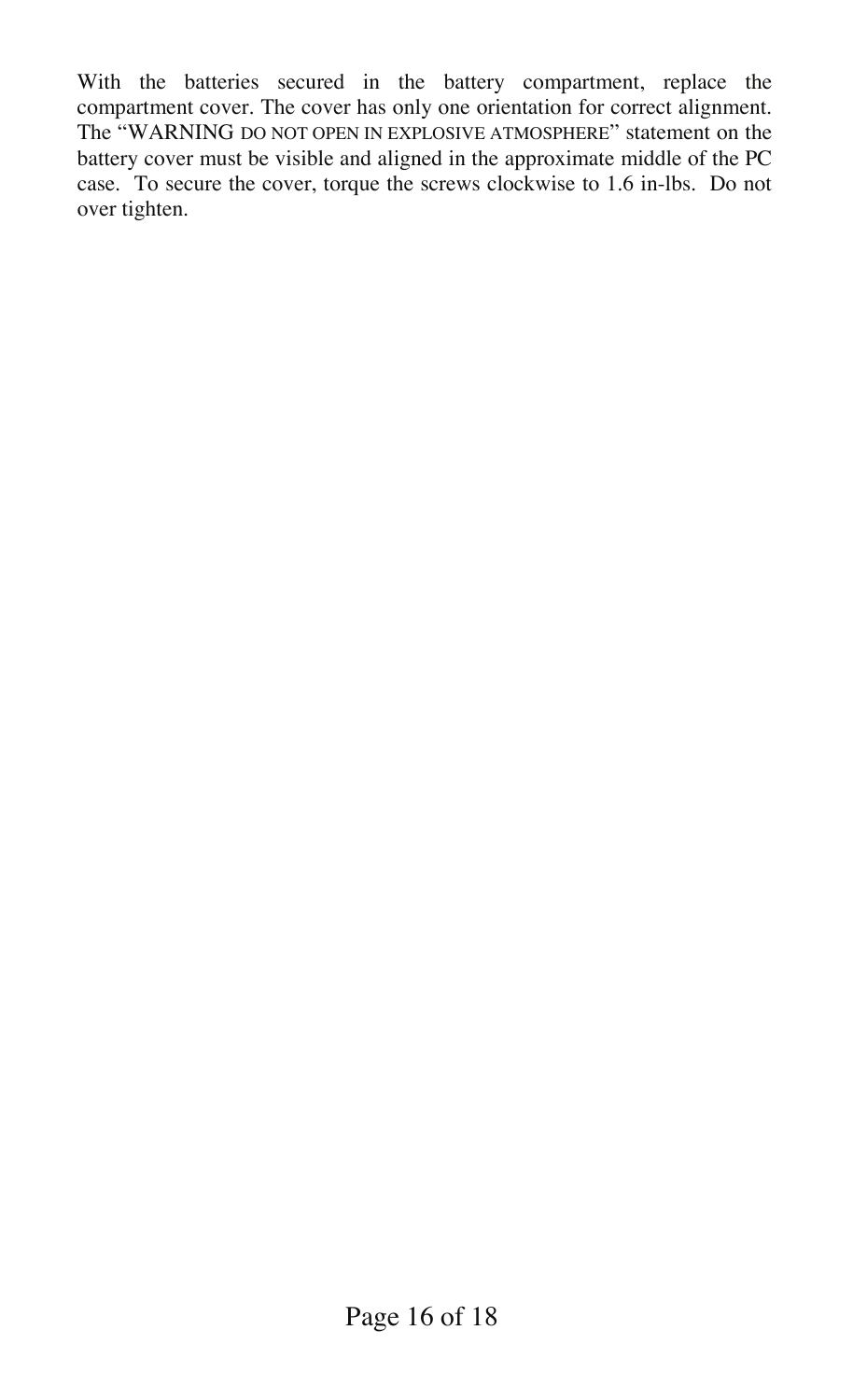#### **User Connections**

Connection: 1/8" female NPT, 316SS. The pressure connections (P1 and P2) are marked on top of the keypad as shown on page 1.

"D" or Differential models have 2 used pressure ports. P1 is the high pressure connection and P2 is the low pressure connection (as shown below).



"G" Gauge and "A" Absolute models have one used pressure port, P1. P2 is used to vent enclosure/sensor to atmosphere (as shown above).



*WARNING*  $\rightarrow$  *Connection to the incorrect pressure port may cause damage to the pressure sensor. Once this sort of damage occurs, the unit must be returned to the factory for sensor replacement*.

 $WARNING \rightarrow U$ ser must use bulkhead fitting hex surface when attaching *user's 1/8" NPT fitting. No torque can be applied to bulkhead fitting with respect to plastic enclosure.*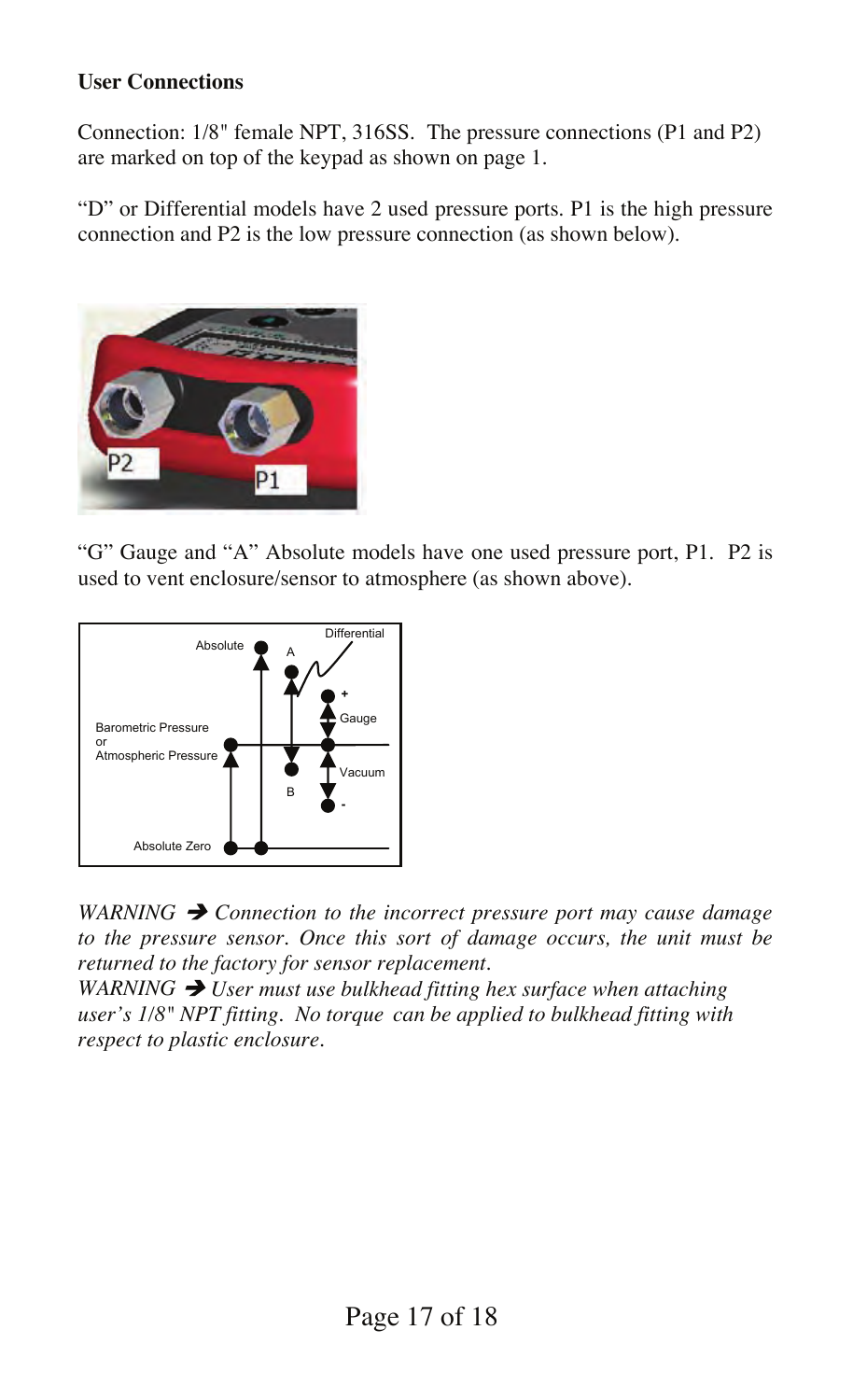#### **Contact Information**

If the PC cannot be zeroed, spanned, or is damaged, it must be returned to the factory for servicing. In this case, contact your supplier for a return number.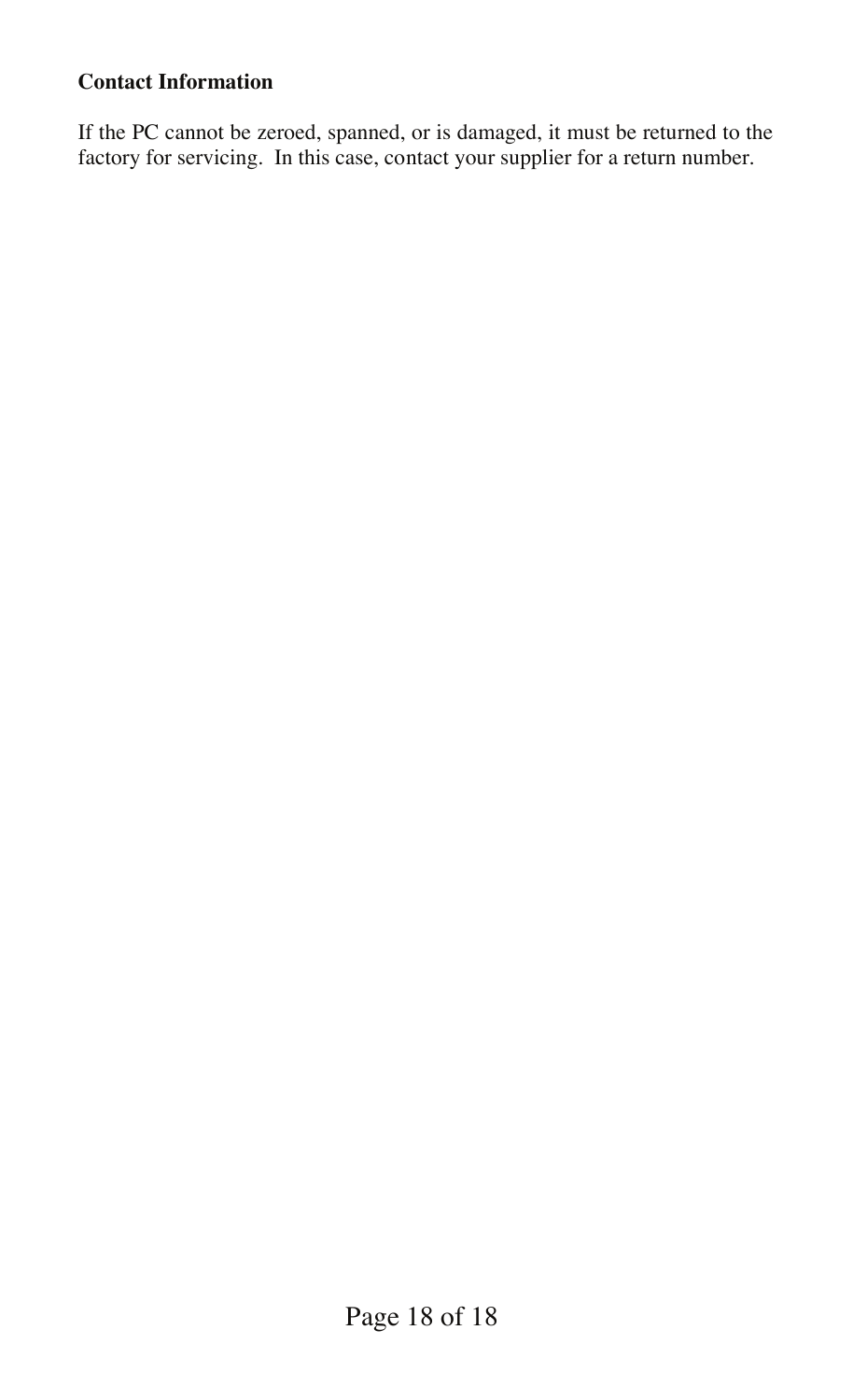

#### **WARRANTY/DISCLAIMER**

OMEGA ENGINEERING, INC. warrants this unit to be free of defects in materials and workmanship for a period of **13 months** from date of purchase. OMEGA's WARRANTY adds an additional one (1) month grace period to the normal **one (1) year product warranty** to cover handling and shipping time. This ensures that OMEGA's customers receive maximum coverage on each product.

If the unit malfunctions, it must be returned to the factory for evaluation. OMEGA's Customer Service Department will issue an Authorized Return (AR) number immediately upon phone or written request. Upon examination by OMEGA, if the unit is found to be defective, it will be repaired or replaced at no charge. OMEGA's WARRANTY does not apply to defects resulting from any action of the purchaser, including but not limited to mishandling, improper interfacing, operation outside of design limits, improper repair, or unauthorized modification. This WARRANTY is VOID if the unit shows evidence of having been tampered with or shows evidence of having been damaged as a result of excessive corrosion; or current, heat, moisture or vibration; improper specification; misapplication; misuse or other operating conditions outside of OMEGA's control. Components in which wear is not warranted, include but are not limited to contact points, fuses, and triacs.

**OMEGA is pleased to offer suggestions on the use of its various products. However, OMEGA neither assumes responsibility for any omissions or errors nor assumes liability for any damages that result from the use of its products in accordance with information provided by OMEGA, either verbal or written. OMEGA warrants only that the parts manufactured by the compamy will be as specified and free of defects. OMEGA MAKES NO OTHER WARRANTIES OR REPRESENTATIONS OF ANY KIND WHATSOEVER, EXPRESSED OR IMPLIED, EXCEPT THAT OF TITLE, AND ALL IMPLIED WARRANTIES INCLUDING ANY WARRANTY OF MERCHANTABILITY AND FITNESS FOR A PARTICULAR PURPOSE ARE HEREBY DISCLAIMED. LIMITATION OF LIABILITY: The remedies of purchaser set forth herein are exclusive, and the total liability of OMEGA with respect to this order, whether based on contract, warranty, negligence, indemnification, strict liability or otherwise, shall not exceed the purchase price of the component upon which liability is based. In no event shall OMEGA be liable for consequential, incidental or special damages.**

CONDITIONS: Equipment sold by OMEGA is not intended to be used, nor shall it be used: (1) as a "Basic Component" under 10 CFR 21 (NRC), used in or with any nuclear installation or activity; or (2) in medical applications or used on humans. Should any Product(s) be used in or with any nuclear installation or activity, medical application, used on humans, or misused in any way, OMEGA assumes no responsibility as set forth in our basic WARRANTY / DISCLAIMER language, and, additionally, purchaser will indemnify OMEGA and hold OMEGA harmless from any liability or damage whatsoever arising out of the use of the Product(s) in such a manner.

#### **RETURN REQUESTS / INQUIRIES**

Direct all warranty and repair requests/inquiries to the OMEGA Customer Service Department. BEFORE RETURNING ANY PRODUCT(S) TO OMEGA, PURCHASER MUST OBTAIN AN AUTHORIZED RETURN (AR) NUMBER FROM OMEGA'S CUSTOMER SERVICE DEPARTMENT (IN ORDER TO AVOID PROCESSING DELAYS). The assigned AR number should then be marked on the outside of the return package and on any correspondence.

The purchaser is responsible for shipping charges, freight, insurance and proper packaging to prevent breakage in transit.

FOR **WARRANTY** RETURNS, please have the following information available BEFORE contacting OMEGA: 1. Purchase Order number under which

- the product was PURCHASED, 2. Model and serial number of the
- product under warranty, and 3. Repair instructions and/or specific
- problems relative to the product.

FOR **NON-WARRANTY** REPAIRS, consult OMEGA for current repair charges. Have the following information available BEFORE contacting OMEGA:

- 1. Purchase Order number to cover the COST of the repair,
- 2. Model and serial number of the product, and
- 3. Repair instructions and/or specific problems relative to the product.

OMEGA's policy is to make running changes, not model changes, whenever an improvement is possible. This affords our customers the latest in technology and engineering.

OMEGA is a registered trademark of OMEGA ENGINEERING, INC. © Copyright 2009 OMEGA ENGINEERING, INC. All rights reserved. This document may not be copied, photocopied, reproduced, translated, or reduced to any electronic medium or machine-readable form, in whole or in part, without the prior written consent of OMEGA ENGINEERING, INC.